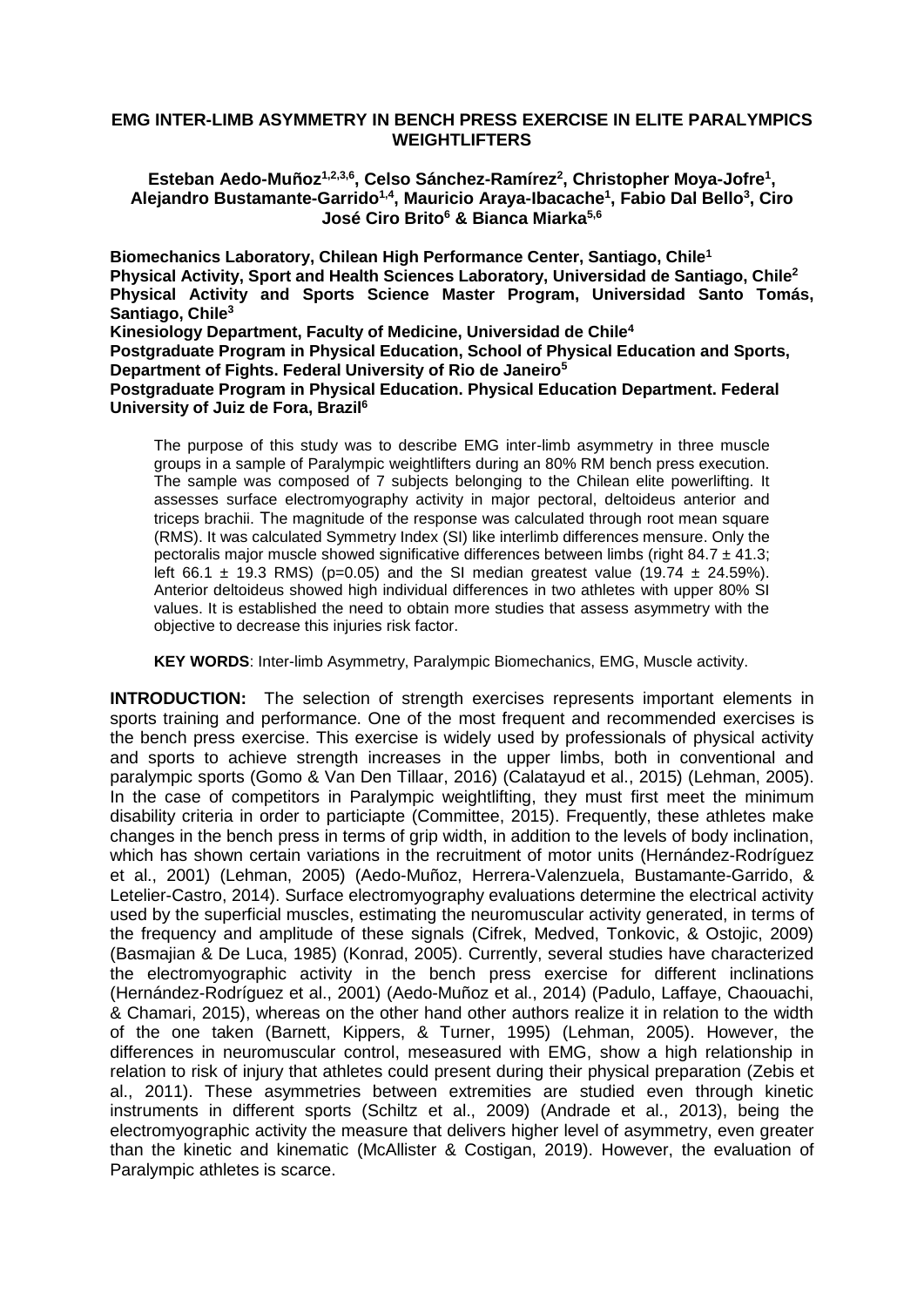The purpose of this study is was to describe EMG inter-limb asymmetry in three muscle groups in a sample of Paralympic weightlifters during an 80% RM bench press execution.

## **METHODS:**

The sample was composed of 7 elite para-powerlifting who have been members of Chilean teams for over 5 years. Throughout the study, they subjects continued with their normal daily trainings, following the regime determined by their trainer. Prior to testing, a short explanation was provided of the study, aims, procedures, and possibility of risk. This was accompanied immediately by a standardized protocol of warming up, which consisted of 10 series of bench press of 40% RM, followed by 10 minutes of stretching exercises. After the warm up, the subjects were introduced to the protocol, with an incremental intensity of; 50%-60%-70%- 75% RM every five-minute without fatigue. The evaluation procedure consisted of every subject performing a sub-maximal test of 80% RM. This was considered to be the visual execution analysis and the EMG parameters. The gathered information was: surface electromyography activity in pectoralis major, anterior deltoideus and triceps brachii. The position of the electrodes was marked on the skin according to the SENIAM® (Surface Electromyography for the Non-invasive Assessment of Muscle)(Stegeman & Hermens, 2007). The electromyography signal was recorded with Delsys® Trigno, using silver surface bipolar electrodes (99%, 1 mm width and 10 mm length), with an inter-electrode distance of 10 mm. (Delsys Model Inc. Boston. M. USA). The signals registered were pre-amplific, with a common mode rejection ratio of 92dB and a gain of 1kHz (Delsys Inc. Boston. USA). The electromyography signs were processed in a macrocomputer, with IGOR PRO Wavemetrics 5.01, and were rectified completely and passed through a 6Hz low-pass digital filter. The onset muscle activation was defined as basal level, which corresponded to the average amplitude recorded in a window before activation, with a threshold corresponding to the baseline value plus 10 standard deviations from that window. When the onset of the muscular electrical activity was determined, the magnitude of the response was calculated through RMS (root mean square). To establish the EMG variation, it was not possible to perform a Maximum Voluntary Contraction (MVC) test because the sample cannot perform MVC in its sport planning model at this stage.

The descriptive statistics used were the median, major and minor values, and percentiles 25 and 75, as a measure of dispersion. The comparison between the right side and the left side of each subject was carried out using the Wilcoxon test. The "symmetry index" (SI) was calculated through the following equation:

SI = 
$$
\frac{X_R - X_L}{\frac{1}{2} (X_R + X_L)} \times 100\%
$$

Where SI = Symmetry Index,  $X_R =$  Value of the right side,  $X_L = V$  Value of the left side

SI corresponds to the percentage of asymmetry of one of the sides in relation to the other (VanZant, McPoil, & Cornwall, 2014). When  $SI = 0$ , this indicates the existence of perfect symmetry. If the value is negative, then it is assumed that the asymmetry goes to the left side, and, if it is positive, to the right side.

The respective "SI" indices were compared in the three muscle groups evaluated through ANOVA-style analysis of variance. The Bonferroni method was used as post hoc. A " $p \le$ 0.05" was considered as a value of statistical significance.

**RESULTS:** Table 1 shows the descriptive data of each one of the evaluations made by the 7 athletes involved in the study. It is then possible to see that the group is heterogeneous regarding age and personal best brand. From the observation of the EMG values, it can be seen that there is an inequality between the RMS values, of the right and left sides, for the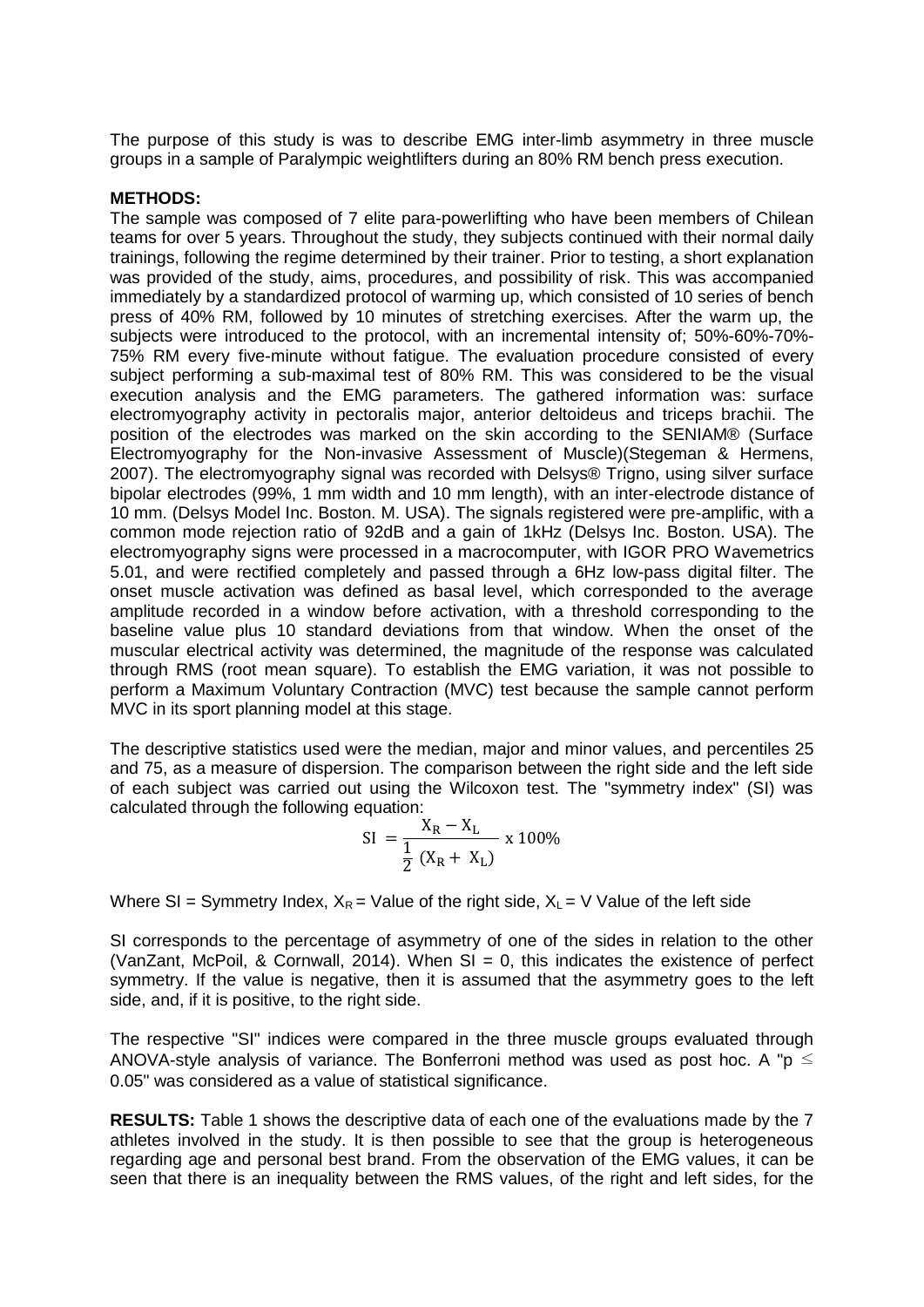three muscular portions evaluated in each one of the subjects. However, based on the Wilcoxon test, it was established that there were no significant differences between the right and left sides in triceps brachii ( $p = 0.16$ ), nor in anterior deltoideus ( $p = 0.94$ ), but they were observed in the muscle group "pectoralis major" ( $p = 0.05$ ). While the effect sizes were performed through Cohen's d test, establishing mean values for triceps brachii ( $d = 0.41$ ) and pectoralis major ( $d = 0.58$ ), however in the anterior deltoid muscle the effect size is low ( $d =$ 0.11).

| <b>Athlete</b> | Age<br>(years) | <b>PB</b><br>(kg) | 80% PB<br>(kg) | <b>Triceps Brachii</b><br>(rms) |       | <b>Anterior</b><br><b>Deltoideus</b><br>(rms) |       | <b>Pectoralis</b><br>Major<br>(rms) |      |
|----------------|----------------|-------------------|----------------|---------------------------------|-------|-----------------------------------------------|-------|-------------------------------------|------|
|                |                |                   |                | <b>Right</b>                    | Left  | <b>Right</b>                                  | Left  | <b>Right</b>                        | Left |
| 1              | 23             | 106               | 84.8           | 111.8                           | 244.6 | 148.4                                         | 184.0 | 43.5                                | 53.9 |
| 2              | 38             | 180               | 144.0          | 311.2                           | 361.4 | 131.7                                         | 426.1 | 103.6                               | 94.5 |
| 3              | 29             | 65                | 52.0           | 129.3                           | 131.3 | 184.5                                         | 209.8 | 69.5                                | 56.3 |
| 4              | 19             | 106               | 84.8           | 95.2                            | 83.5  | 103.8                                         | 77.9  | 58.9                                | 46.4 |
| 5              | 22             | 115               | 92.0           | 137.3                           | 130.9 | 169.8                                         | 162.4 | 60.1                                | 49.4 |
| 6              | 37             | 182               | 145.6          | 63.1                            | 122.7 | 283.1                                         | 120.5 | 166.1                               | 87.2 |
| $\overline{7}$ | 45             | 175               | 140.0          | 156.8                           | 182.4 | 191.8                                         | 100.1 | 91.2                                | 74.8 |
| Minimum        | 19.0           | 65.0              | 52.0           | 63.1                            | 83.5  | 103.8                                         | 77.9  | 43.5                                | 46.4 |
| P25%           | 22.0           | 106.0             | 84.8           | 95.2                            | 122.7 | 131.7                                         | 100.1 | 58.9                                | 49.4 |
| Median         | 29.0           | 115.0             | 92.0           | 129.3                           | 131.3 | 169.8                                         | 162.4 | 69.5                                | 56.3 |
| P75%           | 38.0           | 180.0             | 144.0          | 156.8                           | 244.6 | 191.8                                         | 209.8 | 103.6                               | 87.2 |
| Maximum        | 45.0           | 182.0             | 145.6          | 311.2                           | 361.4 | 283.1                                         | 426.1 | 166.1                               | 94.5 |
|                |                |                   | Wilcoxon       | 0.16                            |       | 0.94                                          |       | 0.05                                |      |
|                |                |                   | Cohen's d      | 0.41                            |       | 0.11                                          |       | 0.58                                |      |

**Table 1:** Descriptive values of RMS in each of the muscle groups studied, for each of the subjects within the sample.

PB = Personal Best; RMS = root mean square; P25% = 25% percentile; P75% = 75% percentile

The median of the "SI" for each muscle group was -14.92%, 4.44% and 19.74%, for triceps brachii, anterior deltoideus and pectoralis major respectively.

Figure 1 shows the SI values obtained for each of the subjects. There it is observed that, for the triceps braquii muscle group, subjects 1 and 6 show the greatest differences (SI =  $-74.5\%$ ) and -64.2% respectively), asymmetries oriented towards a predominance by the left side. In previous deltoideus, the greatest asymmetries were observed in subjects 2, 6 and 7, with SI values of -105.6%, 80.6% and 62.8% respectively. In the pectoralis major group, subject number 6 showed the greatest asymmetry, with  $SI = 62.2\%$ , followed by subject 1 with  $SI = -$ 21.3%.

From the individual analysis, it is possible to indicate that the subject No. 6 is the one who has the highest SI values and who holds the highest personal record. This tendency is repeated in subject 2, who follows him in his personal mark and who has the greatest asymmetry in the previous group deltoideus. Subjects 3, 4 and 5 presented the lowest SI values, not exceeding the 24% asymmetry value.

The analysis of the variance did not show significant differences between different SI values within the three muscle groups  $(F = 1.87, p = 0.21)$ .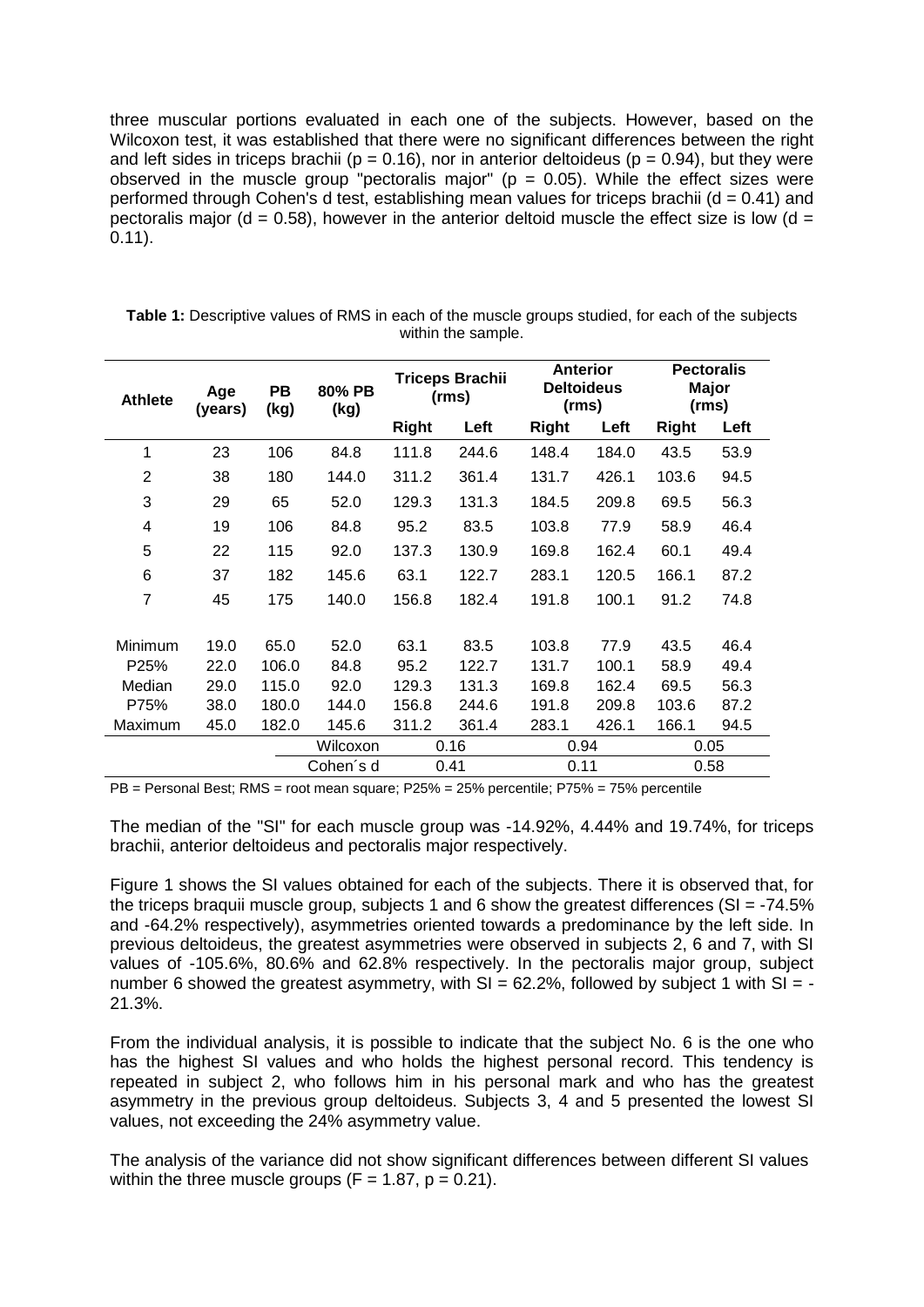

Figure 1: Descriptive graph of the SI values obtained for each of the subjects in the sample, in each of the muscle groups studied.

**DISCUSSION:** The aim of this study is to describe the inter-limbs asymmetries that the EMG signal presents in three distinctive muscle groups, in a sample of paralympics weightlifters. The sample used in this study is small to generalize its behavior, determining a starting point for future research. In this regard, it is necessary to comment that there is little officially published literature that has based its experiences on this type of sample. Additionally, to date there are no studies that have focused on the variable of asymmetry of muscle activation in the bench press exercise.

What is most relevant of the results found is the fact that the only muscle group that presents significant inter-limbs differences is the pectoralis major, which is the most requested during this exercise (Schoenfeld, Contreras, Vigotsky, & Ogborn, 2016), a result that agrees with the fact that this muscle group has the highest median SI values, close to 20% asymmetry and with predominance towards the right side. Due to the importance that this muscle group has for the execution of the aforementioned exercise, it is necessary to pay attention to the presence of these asymmetries, as it is known that this is a predisposing factor for injuries in other parts of the body (Ning, Haddad, Jin, & Mirka, 2011).

Another interesting result is that the highest absolute values for SI were recorded in the "anterior deltoideus" muscle group, with a value that exceeded 100% asymmetry towards the left side, which indicates that the left side exerts a similar EMG activity to the double of the opposite side, and in another individual with a value of 80.6% towards the right side. This result indicates a need to begin to monitor throughout the training process the different adaptations experienced by both sides of the body, in order to safeguard a correct and efficient execution of the technique (Rahnama, Reilly, Lees, & Graham-Smith, 2003). It is possible that a larger sample could register differences in those muscles that this study did not observe.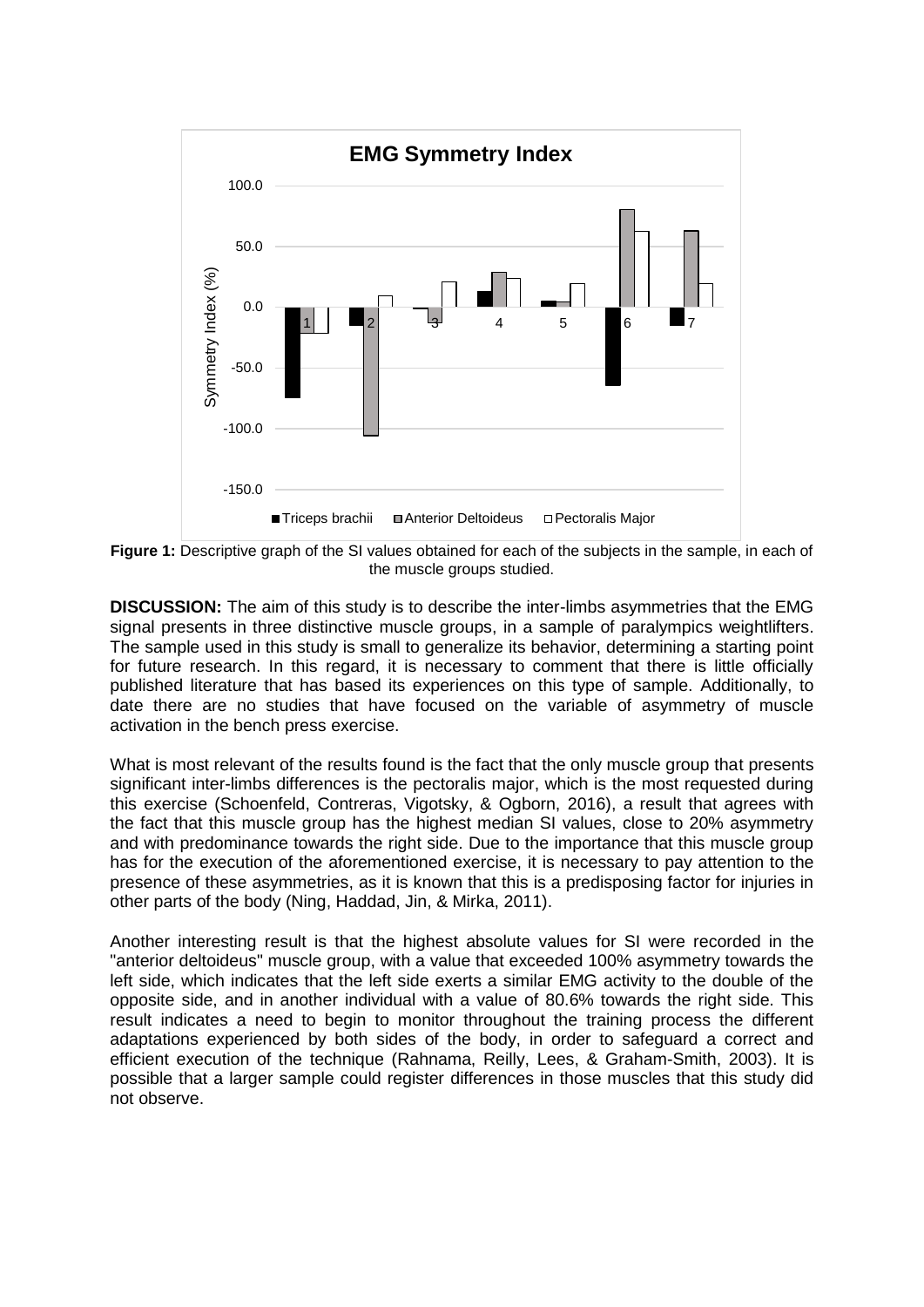**CONCLUSION:** Within a sample of Paralympic athletes it was possible to establish the presence of high levels of asymmetries in the EMG activation of the muscle groups "pectoralis major" and "anterior deltoideus". The need to have more studies that tend to the evaluation of asymmetries is established, with the objective of reducing this risk factor and avoiding the appearance of injuries.

## **REFERENCES**

Aedo-Muñoz, E., Herrera-Valenzuela, T., Bustamante-Garrido, A., & Letelier-Castro, F. (2014). Actividad EMG del músculo pectoral mayor en los ejercicios de press banco. *Revista Akademeia*, *4*. Andrade, M. S., Vancini, R. L., de Lira, C. A. B., Mascarin, N. C., Fachina, R. J. F. G., & da Silva, A. C. (2013). Shoulder isokinetic profile of male handball players of the Brazilian National Team. *Brazilian Journal of Physical Therapy*, *17*(6), 572–578. https://doi.org/10.1590/S1413-35552012005000125 Barnett, C., Kippers, V., & Turner, P. (1995). Effects of Variations of the Bench Press Exercise on the EMG Activity of Five Shoulder Muscles. *The Journal of Strength & Conditioning Research*, *9*(4). Retrieved from https://journals.lww.com/nscajscr/Fulltext/1995/11000/Effects\_of\_Variations\_of\_the\_Bench\_Press\_Exercise.3.aspx Basmajian, J., & De Luca, C. (1985). *Muscles Alive: Their Functions Revealed by Electromyography*. Williams & Wilkins. Retrieved from https://books.google.cl/books?id=H9pqAAAAMAAJ Calatayud, J., Borreani, S., Colado, J. C., Martin, F., Tella, V., & Andersen, L. L. (2015). Bench press and push-up at comparable levels of muscle activity results in similar strength gains. *Journal of Strength and Conditioning Research*, *29*(1), 246–253. https://doi.org/10.1519/JSC.0000000000000589 Cifrek, M., Medved, V., Tonkovic, S., & Ostojic, S. (2009). Surface EMG based muscle fatigue evaluation in biomechanics. *Clinical Biomechanics (Bristol, Avon)*, *24*(4), 327–340. https://doi.org/10.1016/j.clinbiomech.2009.01.010 Committee, P. (2015). *Powerlifting Classification Rules and Regulations*. Retrieved from https://www.paralympic.org/sites/default/files/document/150616104902276\_IPC%2BPowerlift ing%2BClassification%2BRules%2Band%2BRegulations%2Bversion%2B2015\_0.pdf Gomo, O., & Van Den Tillaar, R. (2016). The effects of grip width on sticking region in bench press. *Journal of Sports Sciences*, *34*(3), 232–238. https://doi.org/10.1080/02640414.2015.1046395 Hernández-Rodríguez, R., García-Manso, M. J., Tous Fajardo, J., Ortega Santana, F., Vega Melián, F., & Gallud Marrero, I. (2001). Actividad electromiográfica del músculo pectoral mayor en los movimientos de press de banca inclinado y declinado respecto al press de banca horizontal. *Apunts. Medicina de l'Esport*, *36*(136), 15–22. https://doi.org/https://doi.org/10.1016/S1886-6581(01)75989-0 Konrad, P. (2005). *The ABC of emg*. *A practical introduction to kinesiological electromyography*. Boston. https://doi.org/10.1016/j.jacc.2008.05.066 Lehman, G. J. (2005). The influence of grip width and forearm pronation/supination on upperbody myoelectric activity during the flat bench press. *Journal of Strength and Conditioning Research*, *19*(3), 587–591. https://doi.org/10.1519/R-15024.1 McAllister, M., & Costigan, P. (2019). Evaluating movement performance: What you see isn't necessarily what you get. *Human Movement Science*, *64*, 67–74. https://doi.org/10.1016/j.humov.2019.01.003 Ning, X., Haddad, O., Jin, S., & Mirka, G. A. (2011). Influence of asymmetry on the flexion relaxation response of the low back musculature. *Clinical Biomechanics (Bristol, Avon)*,

*26*(1), 35–39. https://doi.org/10.1016/j.clinbiomech.2010.08.012

Padulo, J., Laffaye, G., Chaouachi, A., & Chamari, K. (2015). Bench press exercise: the key points. *The Journal of Sports Medicine and Physical Fitness*, *55*(6), 604–608.

Rahnama, N., Reilly, T., Lees, A., & Graham-Smith, P. (2003). Muscle fatigue induced by